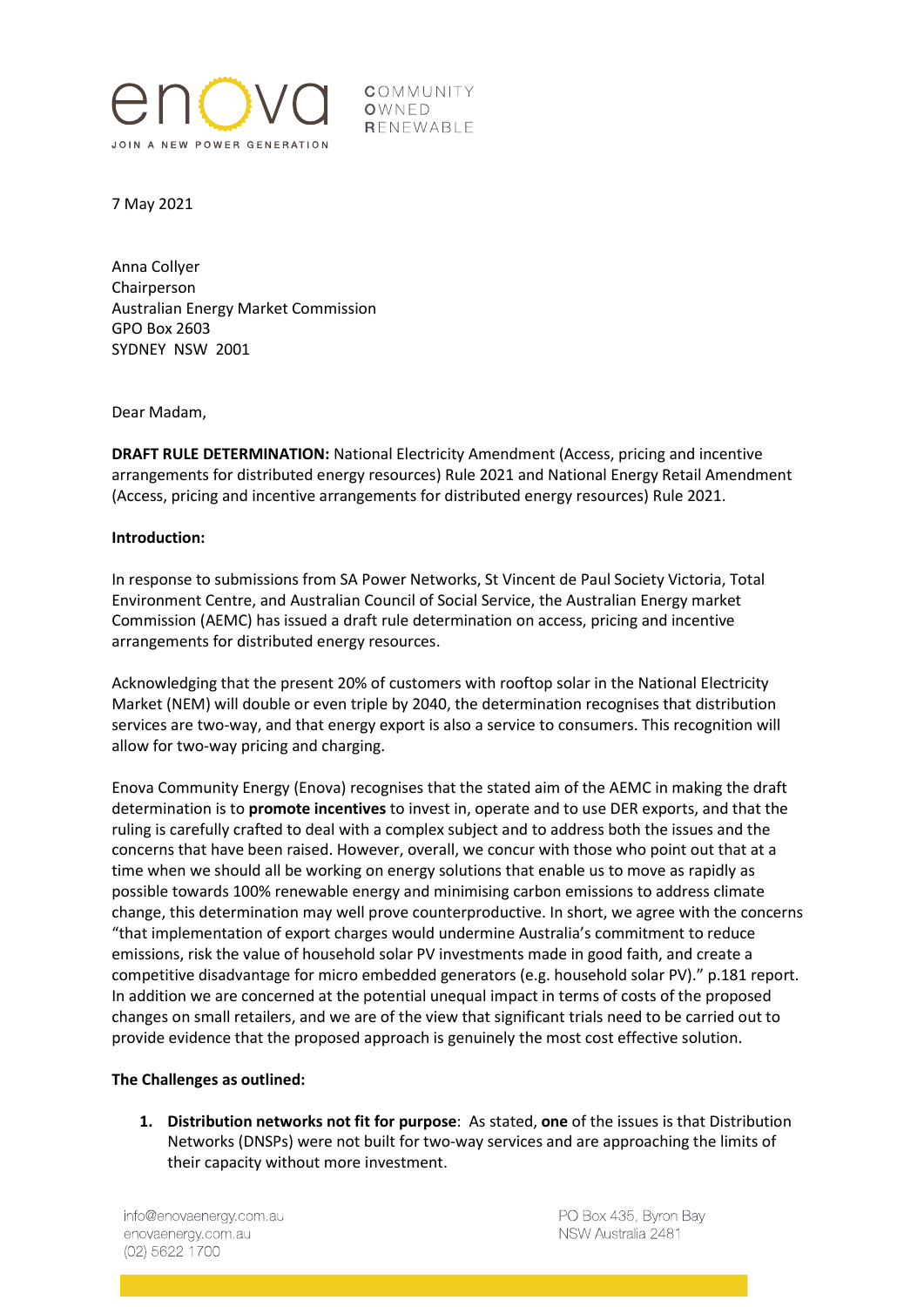It is recognised that the speed with which this is occurring varies by location, both because solar pv take up varies by location and because the current inherent capacity of the networks to absorb export varies by location. (e.g. TasNetworks point out that "It is likely to be some time before DER levels approach the limit of the Tasmanian distribution network's inherent capacity to host DER." p.195 report)

2. Inequity of costs of upgrades: Secondly, it is assumed that the need for additional investment to make the distribution networks fit for their new purpose will necessarily be passed back to consumers. It is noted that the existing inherent capacity of the networks has already been paid for by consumers through the daily supply charge. The proponents of the rule change point out that it is inequitable for those without distributed resources to share the costs of grid upgrades to enable energy export, since it is the exporters who benefit through feed-in-tariffs (FITs).

However, a number of submissions point out that those without solar pv at present have been benefitting to some extent because the progressive increase in DER has been contributing to the reduction in the wholesale price of energy. It is also the case that feed in tariffs have been declining because the volume of energy exported in the middle of the day is so great. As Solar Citizens (cited p.186 report) point out: "… the imposition of …(export) fees, particularly in the context of rapidly lowering feed in tariffs, will discourage investment in solar, as it will inevitably extend the pay back periods." If investment in rooftop solar is providing a net benefit to all consumers, then it follows that reducing the amount of rooftop solar exports will negatively impact all consumers.

# The Case for Rule Change Allowing Charging:

The AEMC states that presently there are no incentives or penalties for Distribution Networks to upgrade their services to enable DER to properly contribute to the grid in all locations and to enable the full benefits of efficient integration. That doing nothing will result in continuing constraints and bottlenecks.

The package of reforms and Framework proposed are designed to allow more consumers to connect their distributed energy resources to the grid, while protecting those who cannot, or choose not to, invest in distributed energy resources, from higher network costs, and ensuring system security.

Enabling cost-reflective export charges for distributed energy resources is in the AEMC's view the most cost-efficient way to manage the long-term investment required and will result in the lowest possible system cost overall. It will facilitate allocation of investment costs between users, and over time, in proportion to the benefits that customers are expected to receive from these services.

The Framework put forward by the AEMC does indeed allow for many safeguards and apparently a great deal of flexibility. It also makes use of the existing framework as far as possible to minimise complexity. While the Australian Energy regulator (AER) will still provide price guidelines, approve the methodology, approve the transition strategies proposed, and determine performance targets under the Service Target Performance Incentive Scheme (STPIS) (including the total amount that can be recovered), the Distributors are given a great deal of flexibility. They will be able to charge or not; have different prices for different classifications of customers; and provide payments for exports at desired times as well as charging. In theory consumer protections are being strengthened, with requirements for extensive customer consultation, and annual reporting.

The AEMC has also allowed for a reasonably lengthy time frame for implementation. Submissions will be taken until 13 May; a final determination issued by 24 June. Following that the AER will need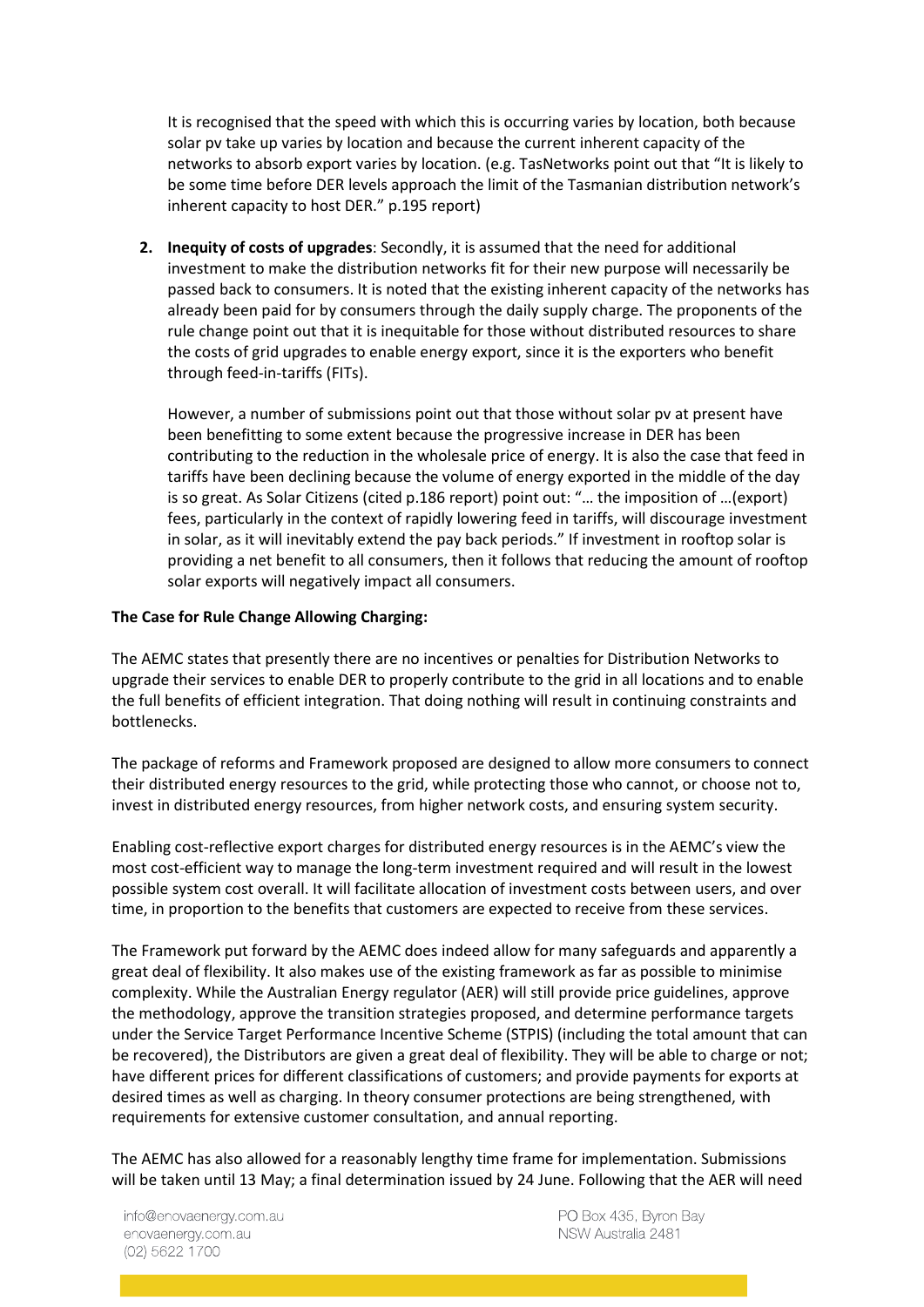to develop methodologies. Different state government jurisdictions can apparently decide to take different approaches, and may well do so.

# The Issues/Difficulties as Enova sees them:

### 1. Immediate counterproductive outcome:

Whatever the intent behind the rule change to create a system to enable more DER, the immediate likely unintended consequence of the publicity already given to export charging, is that people will be deterred from installing solar unless they can afford personal batteries.

# The messages re timing, flexibility, consultation, minimal impacts, ability to earn, and variable outcomes according to distributor, class of customer, and jurisdiction etc are already too complex to be explained clearly to the general public.

For some time, Enova has been trying to educate the community that the mid-day duck curve means that returns from exported energy are, of necessity coming down. Until regulations are amended to enable cost-effective sharing of energy then installing system capacity excess to immediate use is not desirable without a battery. The concept (alone) of export charges added to shrinking feed in tariffs will necessarily slow the uptake of solar pv. Such a slowing is definitely not in Australia's best interests in shifting to a zero-carbon economy. It is also not in the best interests of communities who will have to continue to rely on large generators for their energy resulting in less self-sufficient and less resilient communities.

At best, the slowing in residential pv installations will be temporary, and be resolved if satisfactory customer consultations take place or satisfactory jurisdictional decisions are made, with simple outcomes that can be explained clearly. However, in view of the inevitable differences in pricing resulting from the inbuilt flexibility of the determination, this appears unlikely.

Another possible unintended consequence is that inequities between consumers will be increased, with those who can afford personal investment in batteries being the major beneficiaries. The determination already notes that the move may likely drive an increase in uptake of batteries, but this will be at the individual household level since it appears shared batteries will be disadvantaged under export changing (see point 2).

# 2. Possibly not Lowest Cost/Most Cost-effective solution:

As Tesla and Origin submissions both point out, any charging should come after an evidencebased examination of the issues. Voltage issues can be caused by a range of factors. Where curtailment is currently in place should the *starting point* be to a) examine the causes more closely b) see what other solutions, including demand management may be suitable. The progressive uptake of EVs should also be factored in. And how widespread is the curtailment issue? Where is the data to demonstrate the scope of the issue?

Curtailment must over time become a more widespread occurrence IF other developments currently underway did not take place, such as implementation of dynamic operating envelopes, smarter inverters, and more demand management solutions including use of home water heaters and EVs. But without data we do not know the extent of work required or how costly the solutions to address the increasing take-up of solar might be.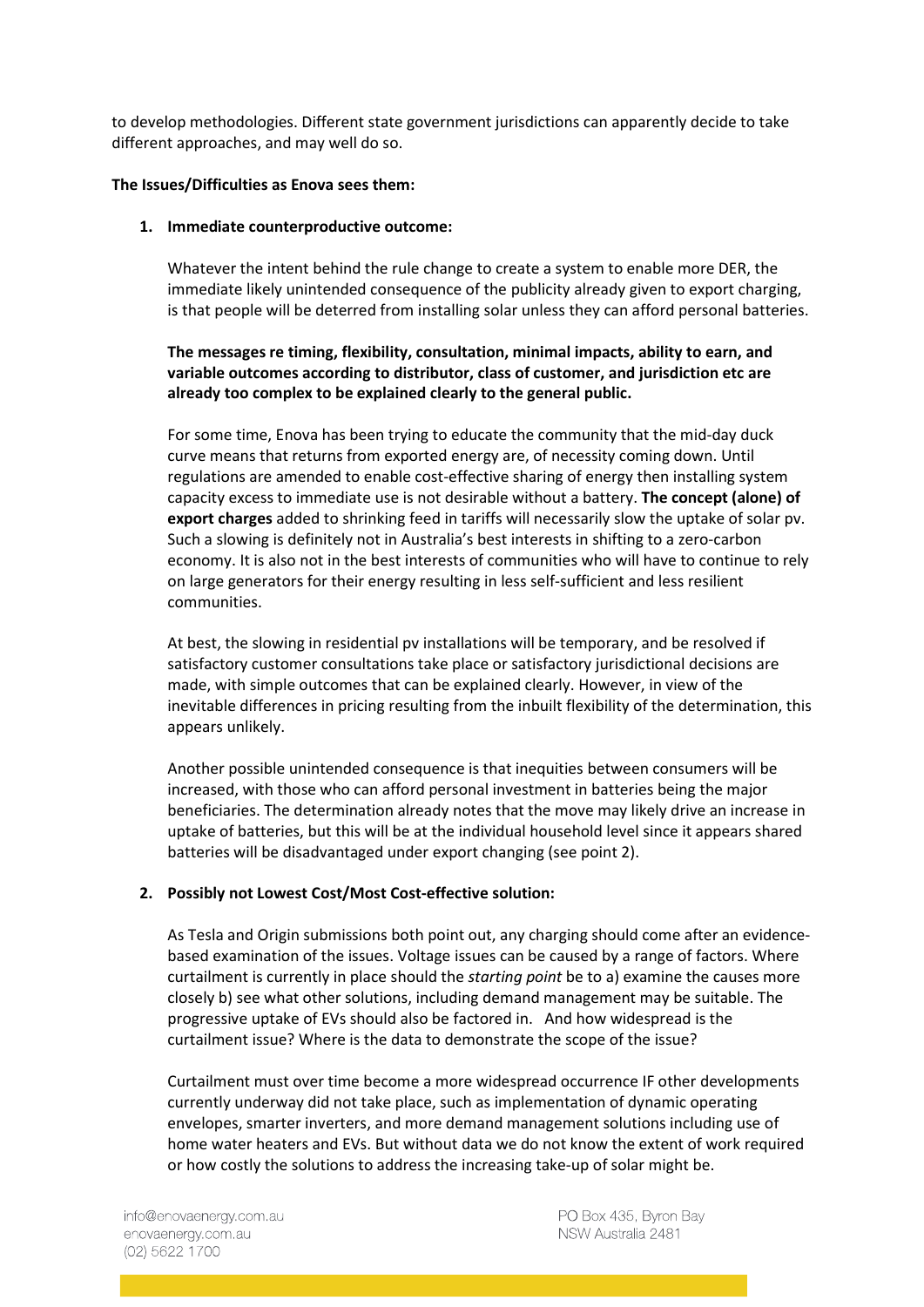Retailers will be required to negotiate with multiple distributors who may each take a different position. Retailers will then need to make modifications to billing systems. The overall costs will not be insignificant and will necessarily be passed through to consumers. Customer comparison sites will become even more complex.

States are highly likely to take different positions for a range of reasons, as they already do. For example, Tasmania, on Tasnet's recommendation may well decide nothing is required for the time being. Queensland already has significant cross subsidies of its country regions by its capital city region, whereas in NSW the additional costs of widespread country networks are carried by the country consumers, (with cross subsidies coming from regional centres) while city-based consumers have lower distribution costs. With "cost-reflective solutions" starting from such inequitable and uneven systems, a standard or lowest cost outcome for all appears unlikely, with country regions potentially being hardest hit. Further, Enova would argue that in terms of overall system cost minimisation, shared community batteries are potentially more beneficial than multiple individual residential batteries. Yet it is already known that in the case of community level solar farms or gardens, the costs of distribution undermine viability. Export charges if imposed are likely to similarly undermine the value of shared street, community or microgrid batteries. The whole concept of regional self-sustainability and increased resilience at the community level is threatened unless agreement can be obtained from distributors.

# 3. Competitive Balance with Large Scale Generation:

It is stated that "competitive balance distortions are an important consideration, especially given the broader policy goal is to support the transition to a fully integrated electricity system – with DER competing in multiple markets." p.242. However, while the various connection costs of large-scale generators are outlined, the report fails to acknowledge (although CEPA has pointed this out in its submission), that these costs for generators are ultimately passed through to consumers in any case, just as are transmission costs. The planned Snowy-Hydro 2 will be an outstanding example of this. On the other hand, the small-scale "prosumer" is a price taker at all times. It difficult to see how competitive balance is being maintained. For those who are trying to argue the case for removing inequities, the fact is that where community shared batteries and community projects such as solar on social housing or social access solar gardens are concerned, the prosumer will only gain such benefits as the distributor wishes to pass through, while continuing to pay TUOS, DUOS and charges passed through from large scale generation for energy, together with DUOS for system use at unsuitable times.

### 4. DER is seen as a Problem not part of the Preferred Solution:

Enova has been arguing since our inception that the time has come for a paradigm shift. Such a paradigm shift would involve recognising that DER can and should be a large part of the answer to a lowest cost solution.

As pointed out by multiple submissions, DER is already providing benefits to consumers by driving down prices and DER has the capacity to provide material benefits to networks if properly used. Yet we are still seeing the growth of DER as creating problems for the network which DER providers should address, rather than the network not being fit for purpose. As one submission puts it: "The signal sent by export charges is that solar cells are